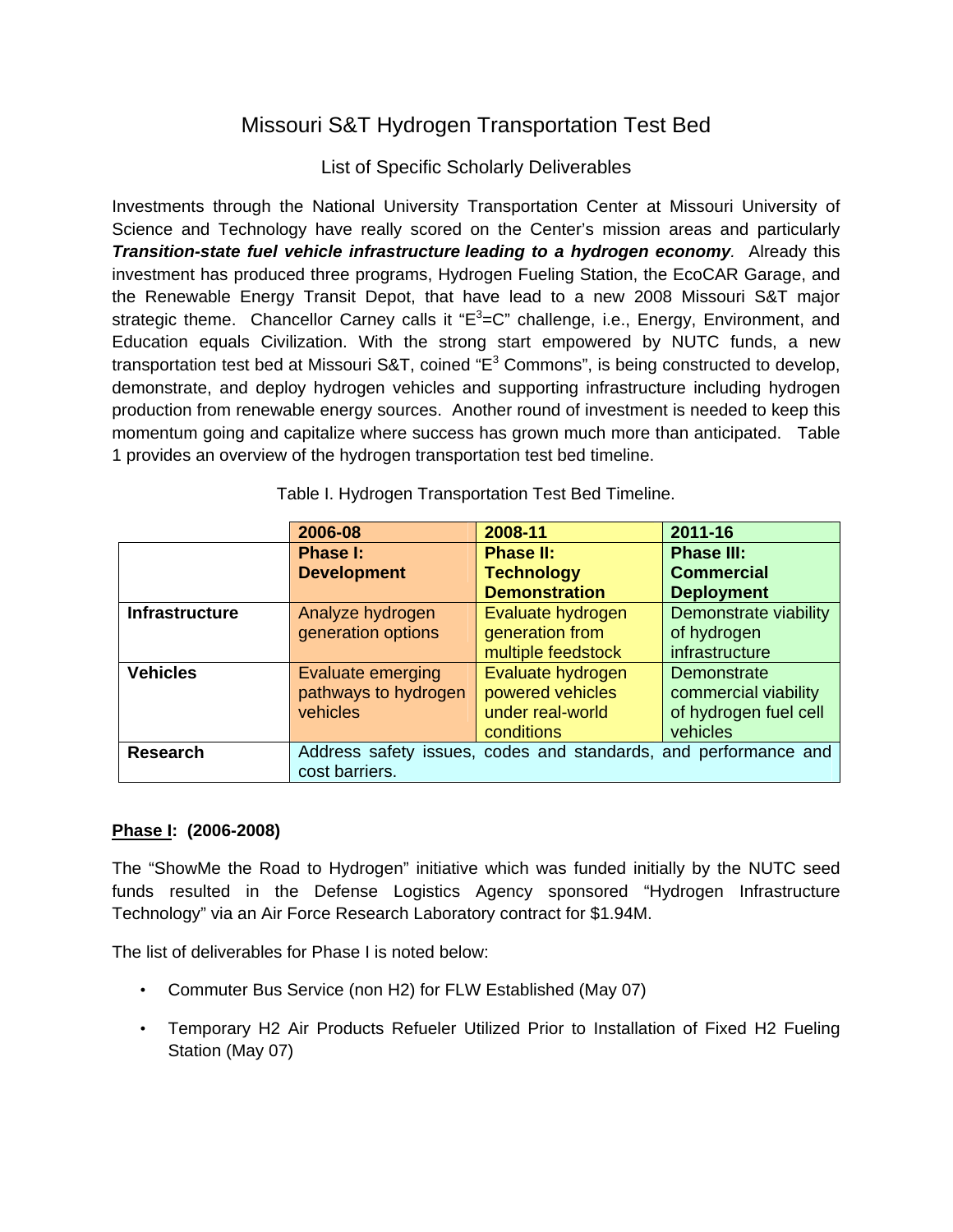- Ford H2 Internal Combustion Engine (ICE) Buses Utilized on Missouri S&T Campus for Evaluation Purposes (Jun 07)
- Air Products Mobile H2 Refueler Operational at Missouri S&T (Jun 07)
- First Responder Training Completed (July 07)
- Ford H2 ICE Bus Service at Missouri S&T Operational (Jul 07)
- Missouri S&T Air Products Contract Negotiations for Fixed H2 Fueling Station Unsuccessful (Oct 07)
- Missouri S&T Signed Contract with Gas Technology Institute (GTI) for Fixed H2 Fueling Station-Steam Methane Reforming (Dec 07)
- Open GTI H2 Fueling Station and Host 2008 Hydrogen Road Tour (Aug 08)
- Begin FLW H2 Bus Commuter Service (Rolla-FLW) (Aug 08)
- Negotiated for Continued Operation Through 2009
- Install GTI SMR at H2 Fueling Station (May 09)
- Resume FLW H2 Bus Commuter Service (Rolla-FLW) (May 09)
- Continued Operation Through 2009
- Negotiating with Ford for Operation Through 2010

## **Phase II: (2008-2011)**

As one of the next alternative fuel initiatives at Missouri S&T in Phase II, the Federal Transit Administration funded the Alternative Energy Research Project 00021459 to expand the Hydrogen-Powered Rural Transit Test Bed by installing on-site hydrogen production via electrolysis powered by two renewable energy sources, i.e. solar photovoltaic panels and wind turbines mounted on the renewable energy transit depot. The U.S. Department of Energy (DOE) and General Motors (GM), as well as by Natural Resources Canada and other industry leaders, established a new collegiate advanced vehicle technology competition (AVTC), the "EcoCAR: The NeXt Challenge." EcoCAR challenges engineering students from universities across North America to re-engineer a light-duty vehicle, minimizing energy consumption, emissions, and greenhouse gases while maintaining the vehicle's utility, safety, and performance. Missouri S&T was selected in May 2008 as one of the 17 universities in North America (14 USA and three Canada) selected to join the three-year EcoCAR Challenge (2008-2011). In February 2009 Missouri S&T was selected by GM & DOE as the only team in U.S.A. to receive hydrogen fuel cells, the cutting-edge powertrain technology, for the EcoCAR Challenge. The latest infrastructure investment is funded by funds from the Missouri S&T NUTC and this latest investment totals \$605,000.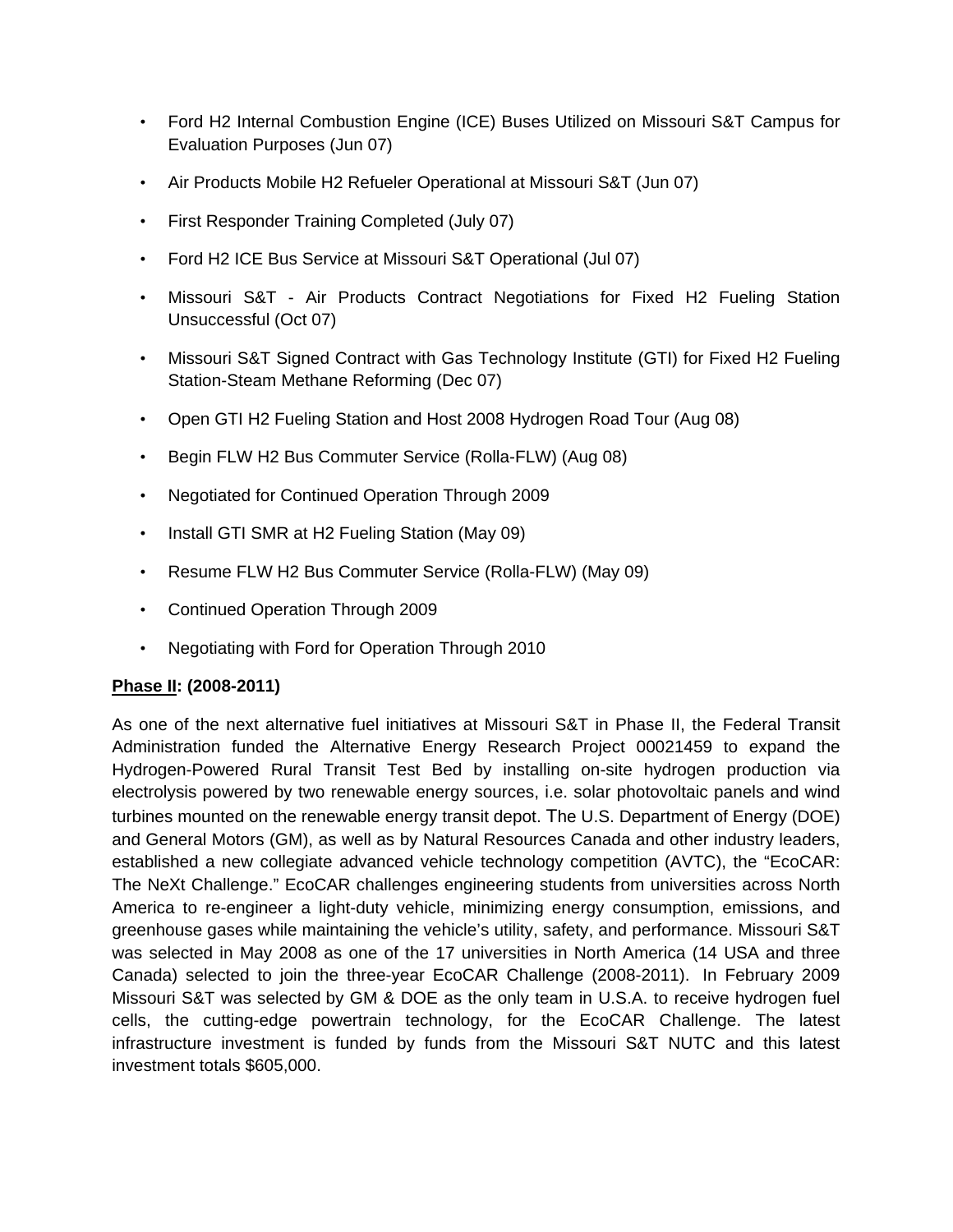The list of deliverables for Phase II is noted below:

- Re-commissioning of the 15 kg/day on-site mobile hydrogen unit via steam methane reformation at the E-cubed Commons (May 27, 2009)
- Re-establishment of the hydrogen shuttle bus service between Rolla and Ft Leonard Wood in Missouri (May 27, 2009)
- Design/build a green building fabricated from four recycled shipping containers (2009)
- Design/build/install an electrolyzer integrated into the GTI designed hydrogen fueling station (2009)
- Design/build/install the renewable energy components: solar photovoltaic panels and architectural wind turbines on the renewable energy transport depot. (2009)
- Commission the fully integrated, four-pathway, hydrogen fueling station (2010)

The general goals of the EcoCAR Challenge competition can be summarized as follows:

- i. Educate participants in methods and processes involved in automotive vehicle development through a coordinated and structured research, development, and validation program.
- ii. Provide a high-quality engineering educational experience for all participants.
- iii. Build popular awareness of and support for improving the energy efficiency and reducing the environmental impact of automotive transportation.
- iv. Ensure that vehicle conversions are performed and competition operations are conducted safely.
- v. Project a positive image of the participants, organizers, and sponsors and their respective institutions.
- vi. Build a foundation of understanding concerning energy security for the nation.

The general missions of the EcoCAR Challenge competition can be summarized as follows:

- i. Develop the potential of sustainable mobility technologies and move forward technical progress toward reducing the energy consumption and environmental impact of vehicles.
- ii. Provide a hands-on, real-world engineering experience that incorporates the use of math-based tools to improve engineering education, reduce development time, foster practical learning, and better prepare students to work in the domestic automotive and electronics industries.
- iii. Develop highly skilled students with a strong understanding of advanced vehicle and simulation technologies that will prepare them to lead the automotive industry into the 21st century and ensure that North America remains competitive in the global marketplace.
- iv. Incorporate the EcoCAR Vehicle Development Process (EcoCAR VDP), which mimics GM's Global Vehicle Development Process (GVDP), into the dedicated educational curriculum for EcoCAR at the participating universities/colleges.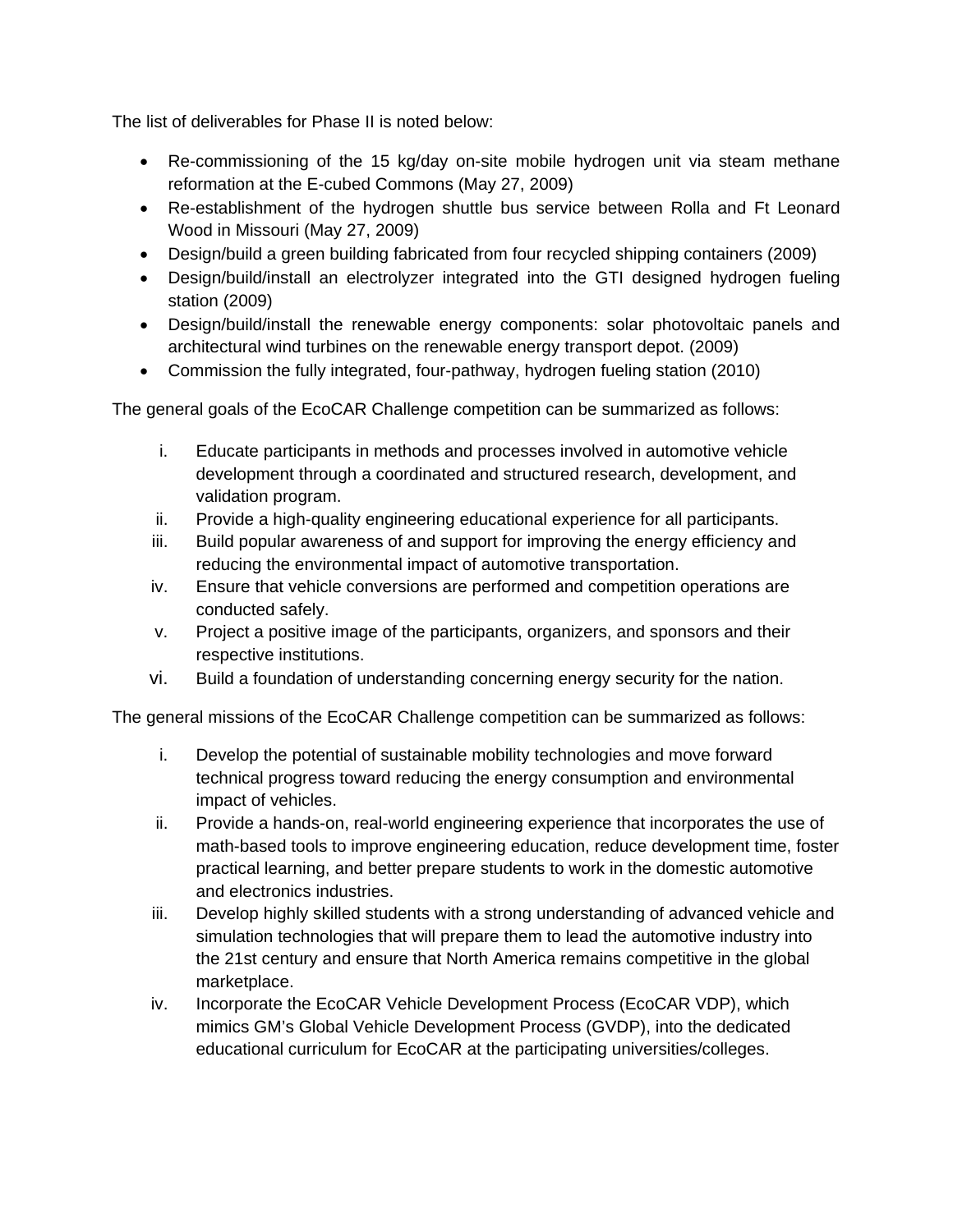- v. Meet demanding schedules for such deliverables as working vehicles, reports, simulation results, and student-collected test data, which will be coordinated with milestone timing of the EcoCAR VDP.
- vi. Achieve a demonstrated understanding of competition team structure and completed program deliverables that will be due throughout each competition year.
- vii. Foster networking between teams to build relationships that will follow participants through their careers.

The following table provides a snap-shot of the three-year project flow chart with various gateways.



The specific deliverables for the EcoCAR Challenge include several reports in each of the three years, similar to the 1<sup>st</sup> Year's Schedule:

- Report #1 Production Vehicle Modeling
- Report #2A Vehicle Architecture Proposal
- Report #2B Revised Architecture Proposal
- Report #3 Subsystem Design
- Report #4 System Development and Integration
- Report #5 Final Design Report
- Technical Success Stories Report
- Final Business Report
- Award Presentations & Appointment